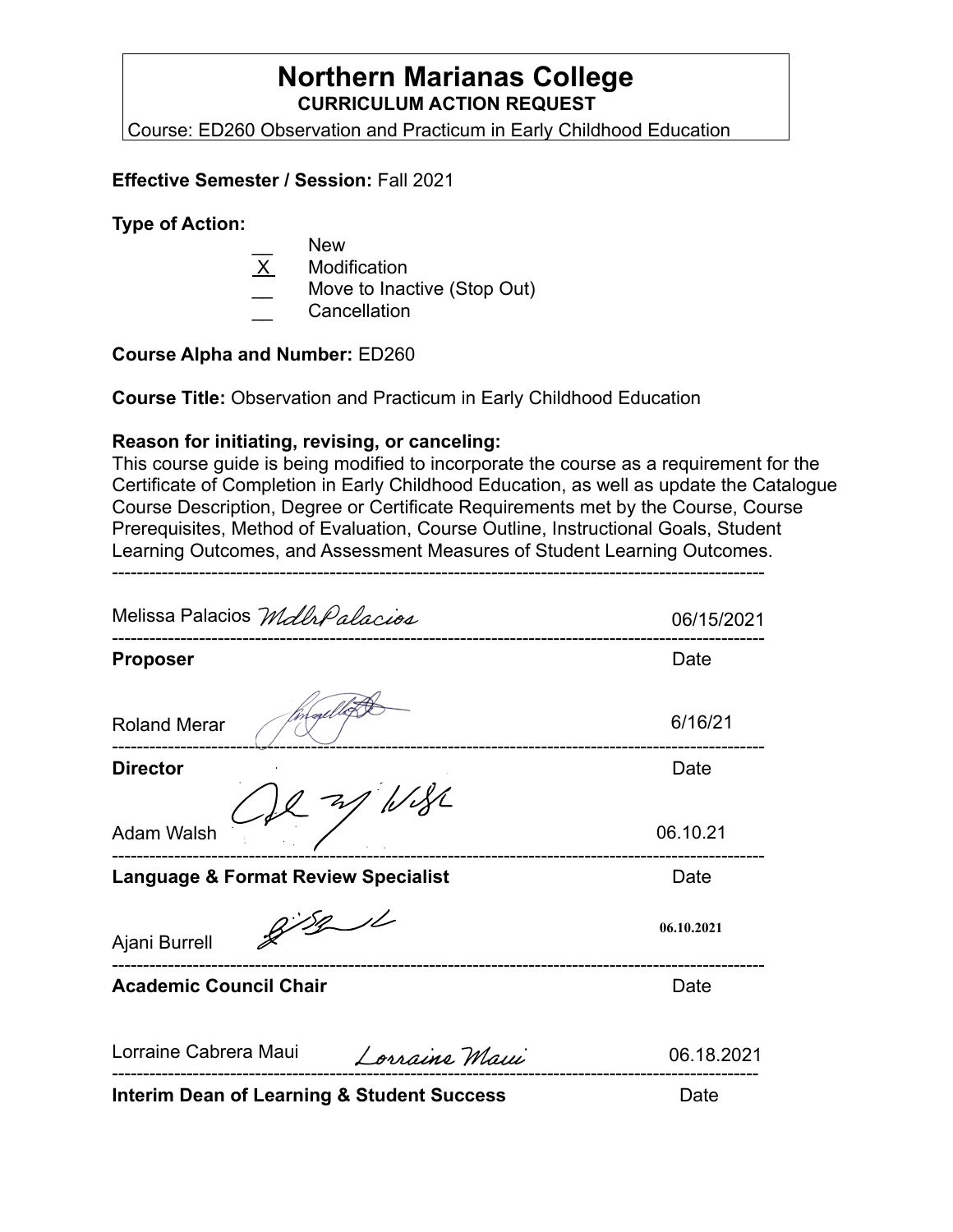# **Northern Marianas College Page: 2 Course Guide**

Course: ED260 Observation and Practicum in Early Childhood Education

# **1. Department**

School of Education

# **2. Purpose**

The purpose of this course is to introduce prospective teachers in the Early Childhood Education field with information emphasizing on intentional observations and child study. It is designed to give students the necessary tools to gain knowledge, skills, and practical/hands-on experiences to apply appropriate practices in early childhood settings. This will prepare students to serve young children in family childcare, child care centers, preschools, and early-primary school settings.

# **3. Description**

# **A. Required/Recommended Textbook(s) and Related Materials**

Required:

*Student Teaching: Early Childhood Practicum Guide | 7th Edition* Jeanne M. Machado/Helen Meyer Botnarescue, Emerita Copyright 2011 | Published ISBN: 9780495813224

Recommended: None

# **B. Contact Hours**

- **1. Lecture:** 5 per semester
- **2. Lab:** None
- **3. Other:** 25 hours at school site for observations and practicum

# **C. Credits**

- **1. Number:** 1
- **2. Type:** Regular Degree Credits

# **D. Catalogue Course Description**

This course is a requirement for the Certificate of Completion in Early Childhood Education. It introduces students to information about child study through observations and practicum in early childhood settings. The primary focus of this course is to enable students to gain knowledge about observations and study and to practice conducting and recording observations. Prerequisite: PY201 and ED251 (offered Fall and Spring).

# **E. Degree or Certificate Requirements Met by Course**

This is a required course for the Certificate of Completion in Early Childhood **Education**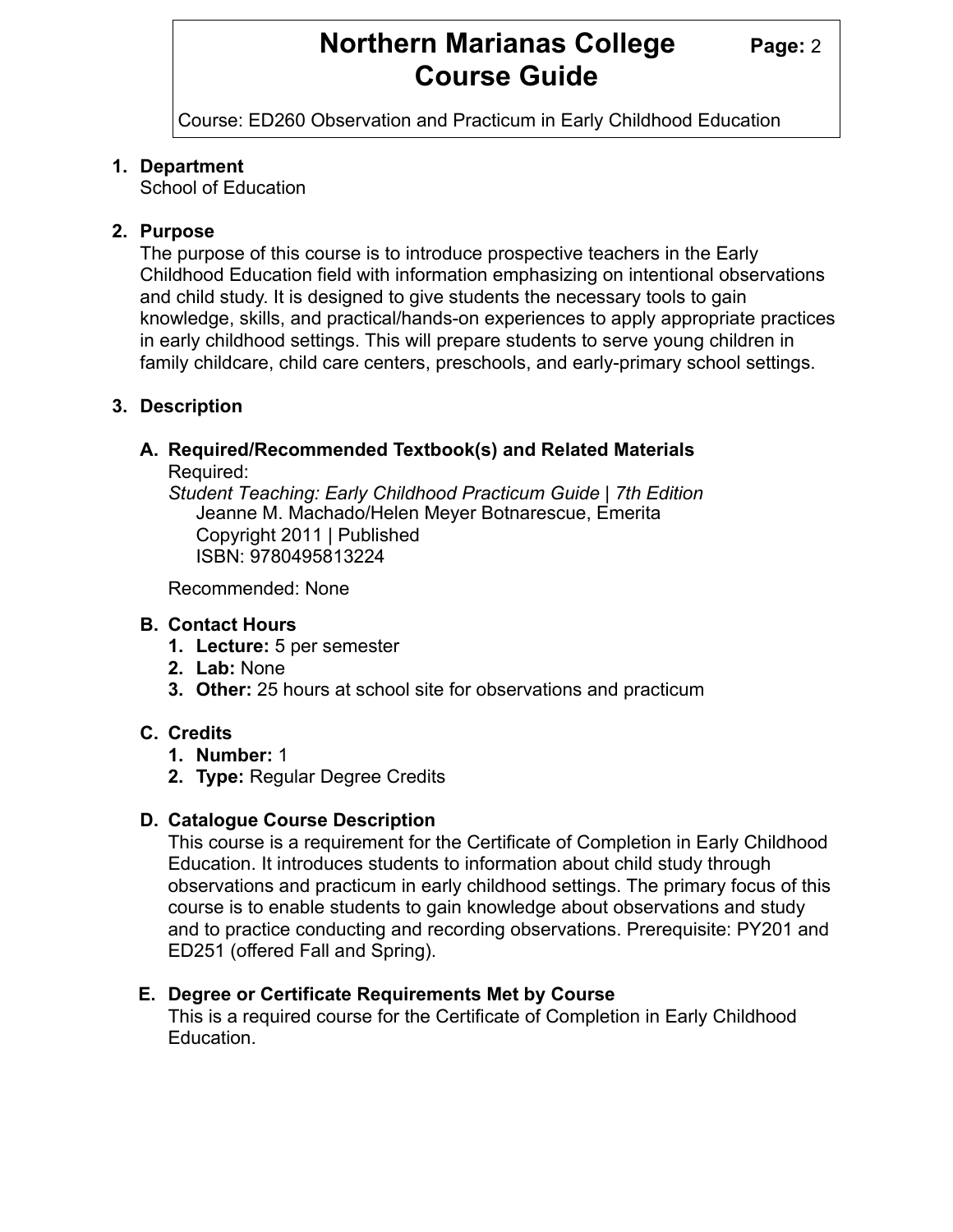# **Northern Marianas College Page: 3 Course Guide**

Course: ED260 Observation and Practicum in Early Childhood Education

# **F. Course Activities and Design**

Course activities include: incorporate observations and practicum hours in schools, lectures, readings, in-class assignments, demonstrations and teachbacks, assigned projects, reflective essays, topic discussions, student participation, collaboration, and engagement.

# **4. Course Prerequisite(s); Concurrent Course Enrollment**

 Prerequisites: PY201 and ED251 Concurrent Course Enrollment: None

# **Required English/Mathematics Proficiency Level(s)**

 English Placement Level: EN095 Mathematics Placement Level: MA091

#### **5. Estimated Cost of Course; Instructional Resources Needed**

 Cost to the Student: Tuition for a 1-credit course, instructional material fees, and textbook.

Cost to the College: Salary of instructor, supplies, materials, and internet.

 Instructional resources needed for this course include:internet, projector, and whiteboard.

#### **6. Method of Evaluation**

 Students will be evaluated on the basis of attendance, in-class assignments, demonstrations, a teach-back, assigned projects, reflective essays, topic discussions, participation, collaboration, engagement, midterm and final exams, completion of observations and practicum hours. NMC's grading and attendance policies will be followed.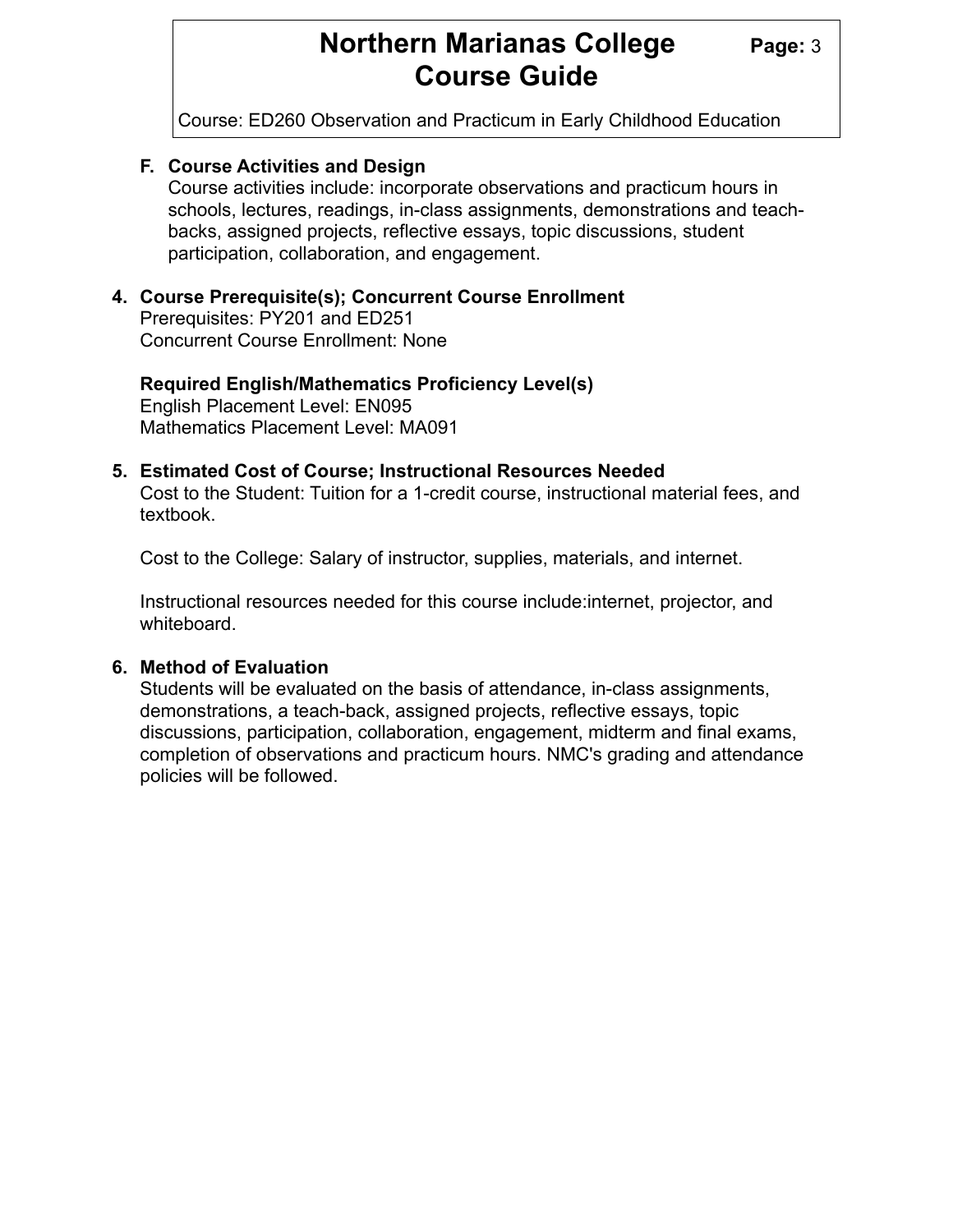# **Northern Marianas College Page: 4 Course Guide**

Course: ED260 Observation and Practicum in Early Childhood Education

# **7. Course Outline**

 This is a topical outline and does not necessarily indicate the sequence in which the material will be presented.

- 1.0 Observation of Development
- 2.0 Emotional Development
- 3.0 Prosocial Behavior
- 4.0 Social Play
- 5.0 Large Motor Development
- 6.0 Small Motor Development
- 7.0 Cognitive Development
- 8.0 Spoken Language
- 9.0 Written Language
- 10.0 Art Skills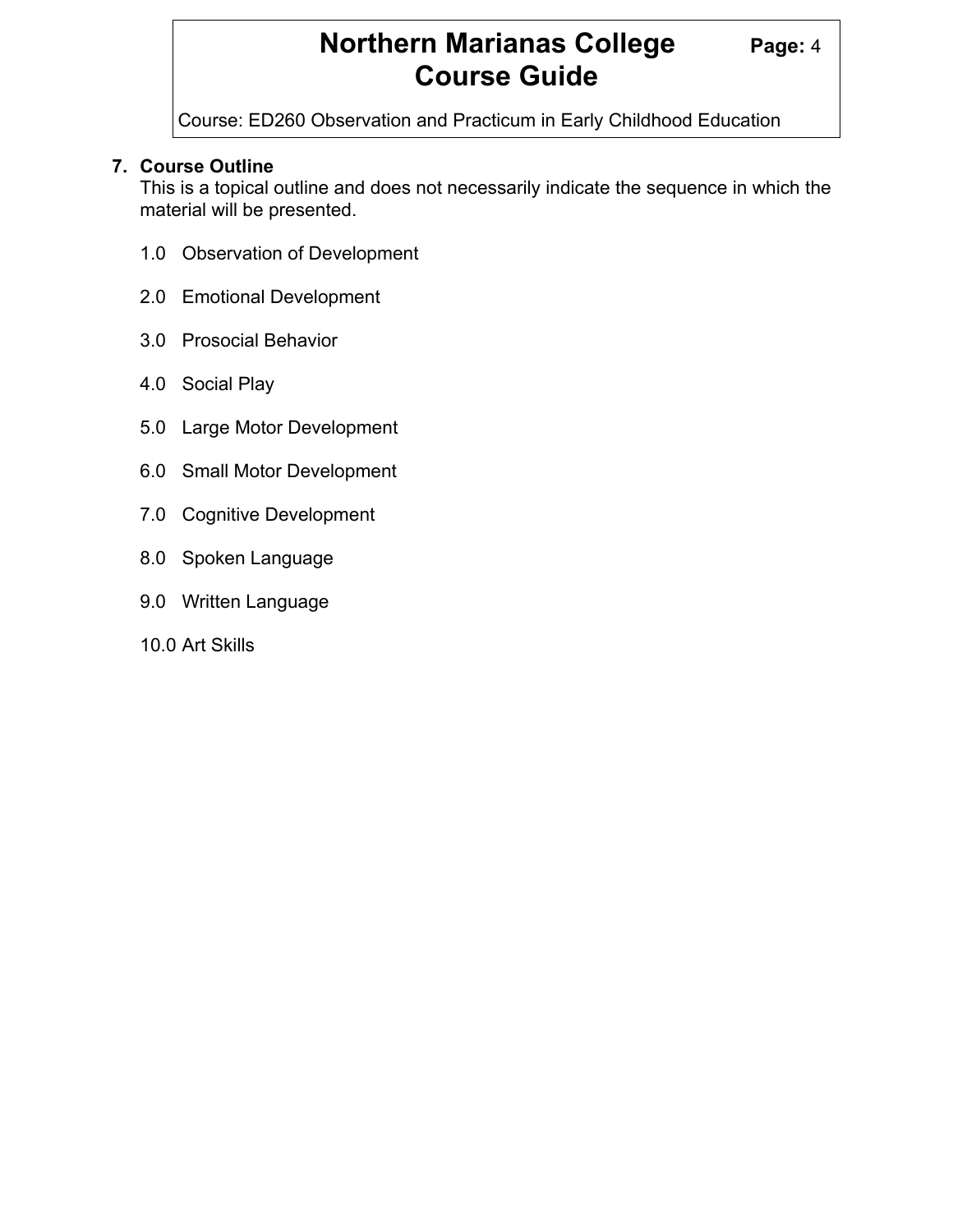# **Northern Marianas College Page: 5 Course Guide**

Course: ED260 Observation and Practicum in Early Childhood Education

# **8. Instructional Goals**

The course will introduce students to:

- 1.0 Purpose of Observation and Recording;
- 2.0 Common Methods and Strategies Used When Observing and Recording;
- 3.0 Identify Behaviors and Milestones to Look for During Observations;
- 4.0 Identify and Use Various Observation and Recording Tools; and
- 5.0 Interpret, Analyze, and Plan for Children Based on Data Collection.